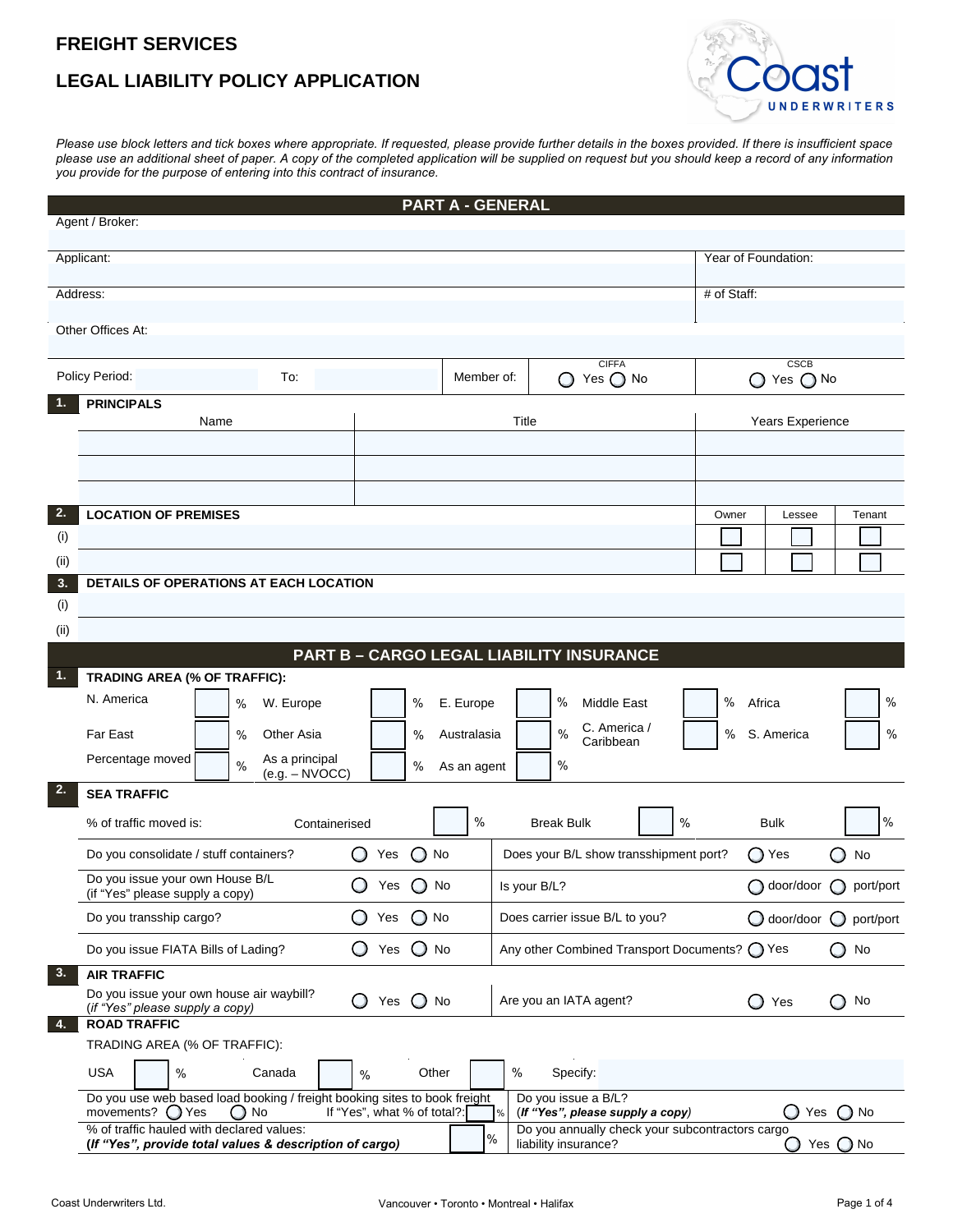|                                                                                                                |  | <b>WAREHOUSING</b> (not subcontracted)                                                                       |                                                              |                                                                                                                |                                                                                                                                                  |                                             |  |  |
|----------------------------------------------------------------------------------------------------------------|--|--------------------------------------------------------------------------------------------------------------|--------------------------------------------------------------|----------------------------------------------------------------------------------------------------------------|--------------------------------------------------------------------------------------------------------------------------------------------------|---------------------------------------------|--|--|
|                                                                                                                |  | Consolidation / Deconsolidation                                                                              |                                                              |                                                                                                                | Long term storage                                                                                                                                |                                             |  |  |
| What services do you provide:<br><b>Refrigerated Storage</b>                                                   |  |                                                                                                              |                                                              | Local collection / delivery                                                                                    |                                                                                                                                                  |                                             |  |  |
| Number of warehouses:                                                                                          |  |                                                                                                              |                                                              | Total sq. metres:                                                                                              |                                                                                                                                                  |                                             |  |  |
| Please attach construction / security details of each location (if different from those outlined in SECTION 1) |  |                                                                                                              |                                                              |                                                                                                                |                                                                                                                                                  |                                             |  |  |
|                                                                                                                |  |                                                                                                              |                                                              | Other (please specify):                                                                                        |                                                                                                                                                  |                                             |  |  |
| Conditions used: National Warehousing Conditions<br><b>SPECIAL CARGO</b> (# of shipments annually):<br>Value:  |  |                                                                                                              |                                                              |                                                                                                                |                                                                                                                                                  |                                             |  |  |
| Project<br>Household Goods & P.E.<br>Pre-Recorded Media<br>CD's, DVD's, Tapes, etc.                            |  | Reefer<br><b>Motor Vehicles</b><br>Non Ferrous Metal - coils,<br>sheets, tubes, bars,<br>ingots, scrap, etc. |                                                              | <b>Tank Containers</b>                                                                                         | Spirits & / Or Tobacco                                                                                                                           | Perishable Cargo<br>Audio / Video Equipment |  |  |
|                                                                                                                |  |                                                                                                              |                                                              | Clothing & / Or Footwear                                                                                       | <b>Bottled Perfumery</b>                                                                                                                         |                                             |  |  |
|                                                                                                                |  |                                                                                                              |                                                              | Computer equipment,<br>software, elec.<br>Accessories, games etc.                                              | Other (please specify:                                                                                                                           |                                             |  |  |
|                                                                                                                |  | <b>Current Year</b>                                                                                          | VOLUMES (TEU's or tonnages (Gross Freight Receipts [G.F.R.]) |                                                                                                                | <b>Next Year</b>                                                                                                                                 |                                             |  |  |
|                                                                                                                |  | Tonnes                                                                                                       |                                                              | G.F.R.                                                                                                         | Tonnes                                                                                                                                           | G.F.R.                                      |  |  |
| Sea                                                                                                            |  |                                                                                                              |                                                              |                                                                                                                |                                                                                                                                                  |                                             |  |  |
| Air                                                                                                            |  |                                                                                                              |                                                              |                                                                                                                |                                                                                                                                                  |                                             |  |  |
| Road                                                                                                           |  |                                                                                                              |                                                              |                                                                                                                |                                                                                                                                                  |                                             |  |  |
| Warehousing                                                                                                    |  |                                                                                                              |                                                              |                                                                                                                |                                                                                                                                                  |                                             |  |  |
| <b>TOTAL</b>                                                                                                   |  | 0.00                                                                                                         |                                                              | \$0.00                                                                                                         | 0.00                                                                                                                                             | \$0.00                                      |  |  |
| <b>LIMITS REQUIRED</b>                                                                                         |  |                                                                                                              |                                                              |                                                                                                                |                                                                                                                                                  |                                             |  |  |
|                                                                                                                |  | Non-incorporation of contract conditions                                                                     |                                                              | <b>PART C - ERRORS &amp; OMISSIONS</b>                                                                         |                                                                                                                                                  |                                             |  |  |
|                                                                                                                |  |                                                                                                              |                                                              | Do you require cover for your liability at common law under any operative section of the policy for accidental |                                                                                                                                                  | Yes<br>( ) No<br>$\Box$                     |  |  |
| If "Yes", will you?                                                                                            |  |                                                                                                              |                                                              | failure to incorporate your contract conditions into the contract with your customer?                          |                                                                                                                                                  |                                             |  |  |
| a.                                                                                                             |  |                                                                                                              |                                                              | Instruct your staff in writing to tell customers of the contract conditions applicable when:                   |                                                                                                                                                  |                                             |  |  |
| Verbally quoting for business?<br>i.                                                                           |  |                                                                                                              | $Q$ Yes $Q$ No                                               |                                                                                                                |                                                                                                                                                  |                                             |  |  |
| Confirming quotations in writing?<br>ii.                                                                       |  |                                                                                                              | $\bigcirc$ Yes $\bigcirc$ No                                 |                                                                                                                |                                                                                                                                                  |                                             |  |  |
| b.                                                                                                             |  |                                                                                                              |                                                              | Include a clear wording on all stationery used to communicate with customers stating                           |                                                                                                                                                  |                                             |  |  |
|                                                                                                                |  |                                                                                                              |                                                              | that all business is transacted subject to your contract conditions and that copies are                        | $\bigcirc$ Yes $\bigcirc$ No                                                                                                                     |                                             |  |  |
| available on request?                                                                                          |  |                                                                                                              |                                                              |                                                                                                                |                                                                                                                                                  |                                             |  |  |
| c.                                                                                                             |  |                                                                                                              |                                                              | Make copies of your contract conditions available to customers on request?                                     | $\bigcirc$ Yes $\bigcirc$ No                                                                                                                     |                                             |  |  |
| documents used.                                                                                                |  |                                                                                                              |                                                              |                                                                                                                | If "No", to any of the above, please tell us in the box below how customers are made aware of your contract conditions and enclose copies of any |                                             |  |  |

*IMPORTANT: If you use more than one set of contract conditions, please enclose specimen copies of all stationery (including facsimile headers) used by you in communications with customers.*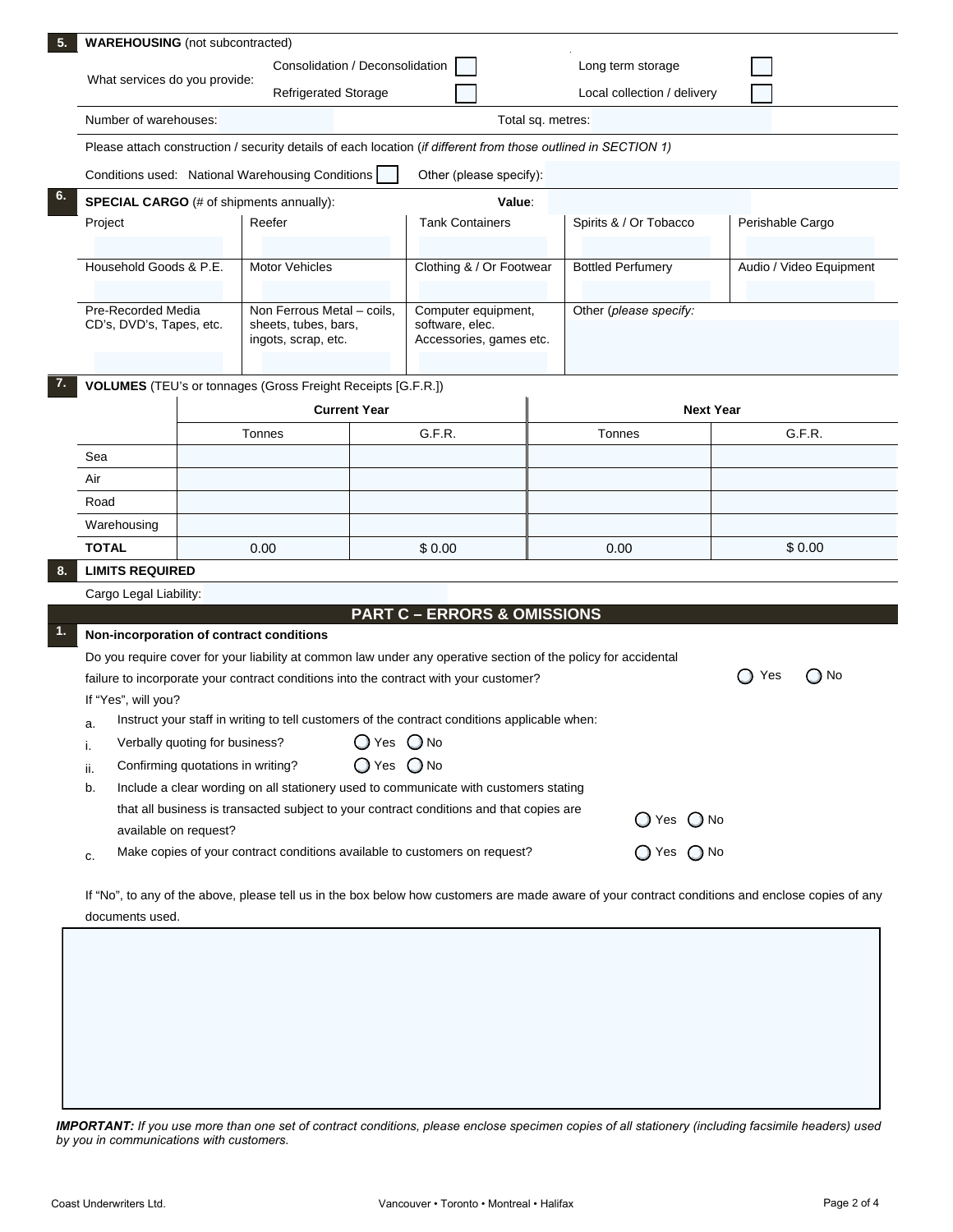|                                                                                                                                                           | <b>Errors and Omissions</b>                                                                                                                                                                                           |                                                                                                            |                           |                                              |  |  |  |  |
|-----------------------------------------------------------------------------------------------------------------------------------------------------------|-----------------------------------------------------------------------------------------------------------------------------------------------------------------------------------------------------------------------|------------------------------------------------------------------------------------------------------------|---------------------------|----------------------------------------------|--|--|--|--|
| Do you require cover for your liability for claims made against you for breach of duty in the course of the<br>◯ Yes<br>(JNo<br>conduct of your business? |                                                                                                                                                                                                                       |                                                                                                            |                           |                                              |  |  |  |  |
|                                                                                                                                                           | If "Yes", please provide the following information:                                                                                                                                                                   |                                                                                                            |                           |                                              |  |  |  |  |
| а.                                                                                                                                                        | Please tick the business activities for which you require this cover:                                                                                                                                                 |                                                                                                            |                           |                                              |  |  |  |  |
|                                                                                                                                                           | Road haulage                                                                                                                                                                                                          | Warehousing<br>Freight forwarding<br>Other                                                                 |                           |                                              |  |  |  |  |
| If "Other", please provide details in the box below                                                                                                       |                                                                                                                                                                                                                       |                                                                                                            |                           |                                              |  |  |  |  |
|                                                                                                                                                           |                                                                                                                                                                                                                       |                                                                                                            |                           |                                              |  |  |  |  |
| b.                                                                                                                                                        |                                                                                                                                                                                                                       | Are you responsible for performing any inspections or verifications? $\bigcirc$ Yes<br>$\bigcirc$ No       |                           | If "Yes", please provide full details below: |  |  |  |  |
|                                                                                                                                                           |                                                                                                                                                                                                                       |                                                                                                            |                           |                                              |  |  |  |  |
| c.                                                                                                                                                        |                                                                                                                                                                                                                       | How many partners, directors, principals and staff are employed in the business?                           |                           |                                              |  |  |  |  |
| d.                                                                                                                                                        | Will you obtain and retain at least two satisfactory references from reliable sources for<br>$\bigcirc$ Yes $\bigcirc$ No<br>all new managerial and clerical employees engaged after the inception of this insurance? |                                                                                                            |                           |                                              |  |  |  |  |
|                                                                                                                                                           |                                                                                                                                                                                                                       | If "No", please tell us in the box below how such prospective employees are (or will be) vetted            |                           |                                              |  |  |  |  |
|                                                                                                                                                           |                                                                                                                                                                                                                       |                                                                                                            |                           |                                              |  |  |  |  |
|                                                                                                                                                           |                                                                                                                                                                                                                       |                                                                                                            |                           |                                              |  |  |  |  |
|                                                                                                                                                           |                                                                                                                                                                                                                       |                                                                                                            |                           |                                              |  |  |  |  |
|                                                                                                                                                           |                                                                                                                                                                                                                       |                                                                                                            |                           |                                              |  |  |  |  |
| е.                                                                                                                                                        |                                                                                                                                                                                                                       | Do you ever contract to make or collect payments on behalf of customers or principals?                     | $\bigcirc$ Yes            | $\bigcirc$ No                                |  |  |  |  |
| f.                                                                                                                                                        |                                                                                                                                                                                                                       | The standard limits of liability for the Errors and Omissions extension to our policy are:                 |                           |                                              |  |  |  |  |
|                                                                                                                                                           |                                                                                                                                                                                                                       | i. \$250,000 for all claims arising out of any one event or made during any one annual period of insurance |                           |                                              |  |  |  |  |
|                                                                                                                                                           |                                                                                                                                                                                                                       | If these standard limits are inadequate for your needs please state the limit required for:                |                           |                                              |  |  |  |  |
|                                                                                                                                                           |                                                                                                                                                                                                                       | i. all claims arising out of any one event or made during any one annual period of insurance:              |                           |                                              |  |  |  |  |
|                                                                                                                                                           |                                                                                                                                                                                                                       | Are you, any director, partner, predecessor, or employee aware of any circumstances that might result in:  |                           |                                              |  |  |  |  |
| g.                                                                                                                                                        |                                                                                                                                                                                                                       |                                                                                                            |                           |                                              |  |  |  |  |
|                                                                                                                                                           |                                                                                                                                                                                                                       | i. a claim against you or them under the extension?                                                        | D Yes                     | (_)No                                        |  |  |  |  |
|                                                                                                                                                           |                                                                                                                                                                                                                       | ii. any losses or expenses being incurred which might be within the terms of this extension?               | ) Yes                     | (JNo                                         |  |  |  |  |
|                                                                                                                                                           |                                                                                                                                                                                                                       | If "Yes", please provide details in the box below                                                          |                           |                                              |  |  |  |  |
|                                                                                                                                                           | DATE (dd/mm/yyyy)                                                                                                                                                                                                     | <b>DETAILS</b>                                                                                             |                           | <b>ESTIMATED COST</b>                        |  |  |  |  |
|                                                                                                                                                           |                                                                                                                                                                                                                       |                                                                                                            |                           |                                              |  |  |  |  |
|                                                                                                                                                           |                                                                                                                                                                                                                       |                                                                                                            |                           |                                              |  |  |  |  |
|                                                                                                                                                           |                                                                                                                                                                                                                       |                                                                                                            |                           |                                              |  |  |  |  |
|                                                                                                                                                           | Other services or activities                                                                                                                                                                                          |                                                                                                            |                           |                                              |  |  |  |  |
|                                                                                                                                                           |                                                                                                                                                                                                                       | Do you require cover for your liability for damage to property during packing, processing or any           |                           |                                              |  |  |  |  |
|                                                                                                                                                           | in this proposal form?                                                                                                                                                                                                | other service or activity undertaken by you or on your behalf which is not provided for elsewhere          |                           | $O$ Yes $O$ No                               |  |  |  |  |
|                                                                                                                                                           |                                                                                                                                                                                                                       | If "Yes", please provide details in the box below                                                          |                           |                                              |  |  |  |  |
|                                                                                                                                                           |                                                                                                                                                                                                                       |                                                                                                            | <b>ESTIMATED RECEIPTS</b> |                                              |  |  |  |  |
|                                                                                                                                                           |                                                                                                                                                                                                                       |                                                                                                            |                           |                                              |  |  |  |  |
|                                                                                                                                                           |                                                                                                                                                                                                                       |                                                                                                            |                           |                                              |  |  |  |  |
|                                                                                                                                                           |                                                                                                                                                                                                                       |                                                                                                            |                           |                                              |  |  |  |  |
| Do you take steps to limit your liability for these "other" services?<br>◯ Yes<br>If "Yes", how?                                                          |                                                                                                                                                                                                                       |                                                                                                            |                           | $\bigcirc$ No                                |  |  |  |  |
|                                                                                                                                                           |                                                                                                                                                                                                                       |                                                                                                            |                           |                                              |  |  |  |  |
|                                                                                                                                                           |                                                                                                                                                                                                                       |                                                                                                            |                           |                                              |  |  |  |  |
|                                                                                                                                                           |                                                                                                                                                                                                                       |                                                                                                            |                           |                                              |  |  |  |  |